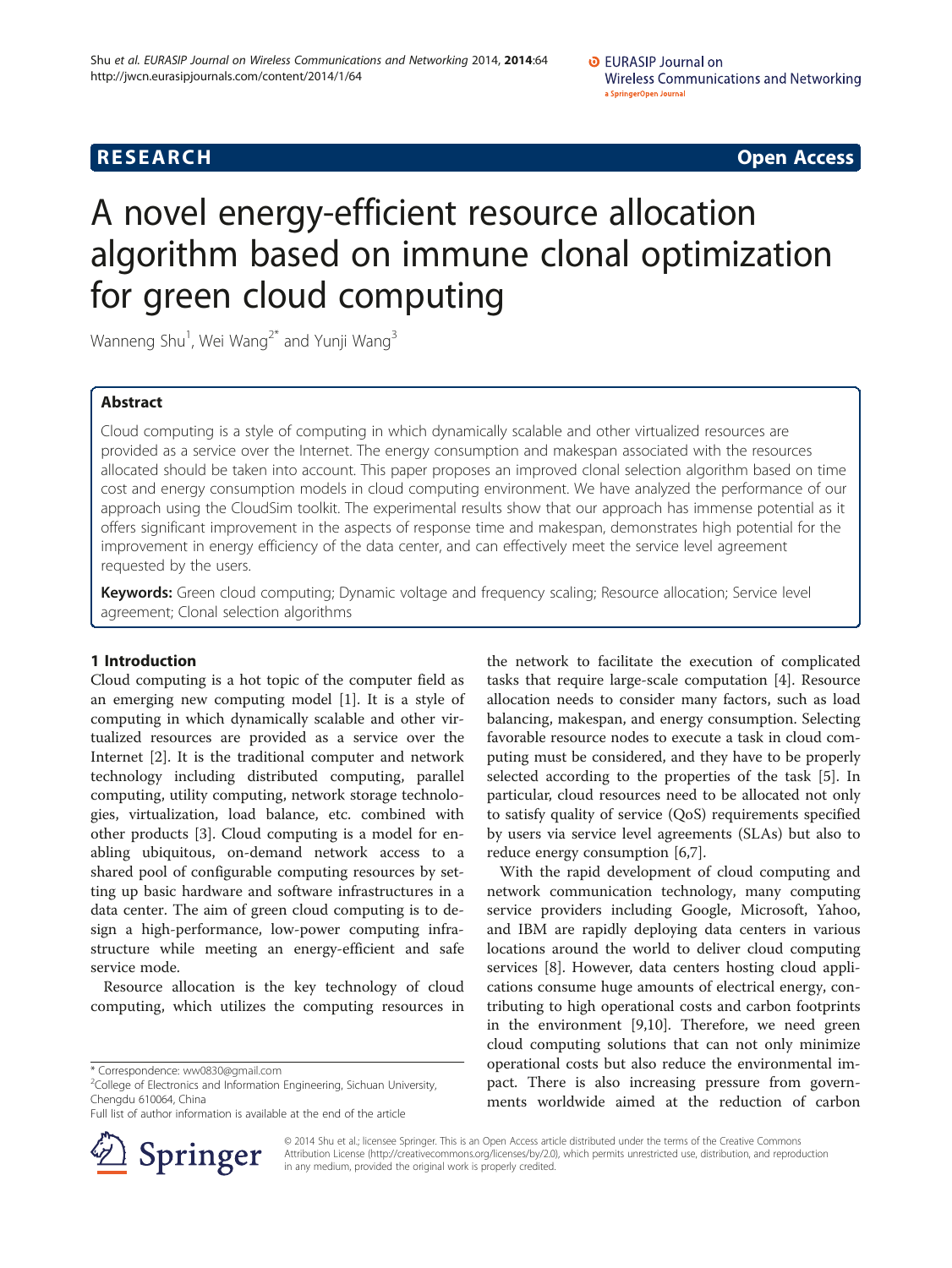footprints, which have a significant impact on climate change [\[11](#page-8-0)]. Lowering the energy usage of data centers is a challenging and complex issue because computing applications and data are growing so quickly that increasingly larger servers and disks are needed to process them fast enough within the required time period.

In the business application process of green cloud computing, the energy consumption and makespan associated with the resources allocated should be taken into account. Therefore, resource allocation should be carefully coordinated and optimized jointly in order to achieve an energy-efficient schedule [[12](#page-8-0)]. The main objective of this work is to develop an energy-efficient resource allocation algorithm for virtualized data centers so that green cloud computing can be more sustainable. Green cloud computing not only achieves the efficient processing and utilization of a computing infrastructure but also reduces energy consumption [\[13,14\]](#page-8-0). An efficient resource allocation algorithm allocates resources to tasks in a way that improves energy efficiency of the data center while taking into account minimization of makespan.

The objective of this paper is to optimize resource allocation using an improved clonal selection algorithm (ICSA) based on makespan optimization and energy consumption models in cloud computing environment. The ICSA has a powerful global exploration capability in a given feasible solution range and uses fewer running time. Therefore, the proposed ICSA is well enhanced and balanced in exploration and exploitation. In this study, the ICSA shows its effectiveness to optimize resource allocation compared with other existing resource allocation algorithms. We have validated our approach by conducting a performance evaluation study using the CloudSim toolkit. Experimental results show that the ICSA has immense potential as it offers significant cost savings and high potential for the improvement of energy efficiency and can satisfy the service level agreement requested by the customers.

The specific contributions of this paper include the following:

- A literature survey about various existing resource allocation algorithms and an analysis of their advantages and disadvantages are presented.
- An effective energy-efficient optimization model for resource allocation in cloud computing environments is proposed.
- An algorithm for resource allocation in cloud computing environments inspired by clonal selection algorithm is proposed.
- Performance analysis of the proposed algorithm and an evaluation of the algorithm with respect to other existing algorithms are presented.

The rest of this paper is organized as follows: Section 2 discusses related works, followed by models for energy-efficient optimization and makespan optimization design in Section [3.](#page-2-0) The improved clonal selection algorithm for resource allocation is discussed in Section [4.](#page-3-0) Section [5](#page-4-0) shows the simulation experimental results, and Section [6](#page-7-0) concludes the paper with summary and future research directions.

## 2 Related works

This section gives a brief review about the various existing resource allocation algorithms which mainly consider the energy efficiency of resources in cloud computing.

A parallel-machine scheduling involving both task processing and resource allocation was studied by using an improved differential evolution algorithm (IDEA) [\[15](#page-8-0)]. The proposed IDEA combines the Taguchi method and a differential evolution algorithm (DEA). Beloglazov et al. defined an architectural framework and principles for energy-efficient cloud computing [[16](#page-8-0)]. Based on this architecture, the paper presented our vision, open research challenges, and resource provisioning and allocation algorithms for an energy-efficient management of cloud computing environments. The proposed energyaware allocation heuristics provision data center resources to client applications in a way that improves energy efficiency of the data center. Kessaci et al. presented an energy-aware multi-start local search algorithm (EMLS) that optimizes the energy consumption of an OpenNebula-based cloud [[17](#page-8-0)].

The objective is to find a trade-off between reducing the energy consumption and preserving the performance of resource nodes. A traditional data center has many distinguished features including heterogeneous hardware, heterogeneous workload, focus on average load rate, and consumption of time and human effort for administrative tasks. Quan et al. proposed a way of saving energy in traditional data centers considering all the above features [\[18](#page-8-0)]. The basic idea was rearranging the allocation in such a way that energy is saved with suitable human effort.

Quarati et al. presented a cloud brokering algorithm delivering services with different levels of non-functional requirements [\[1](#page-8-0)], to private or public resources, on the basis of different scheduling criteria. With the objective of maximizing user satisfaction and broker's revenues, the algorithm pursues profit increases by reducing energy costs through the adoption of energy-saving mechanisms. Kołodziej et al. defined independent batch scheduling in computational grid as a three-objective global optimization problem with makespan, flow time, and energy consumption as the main scheduling criteria minimized according to different security constraints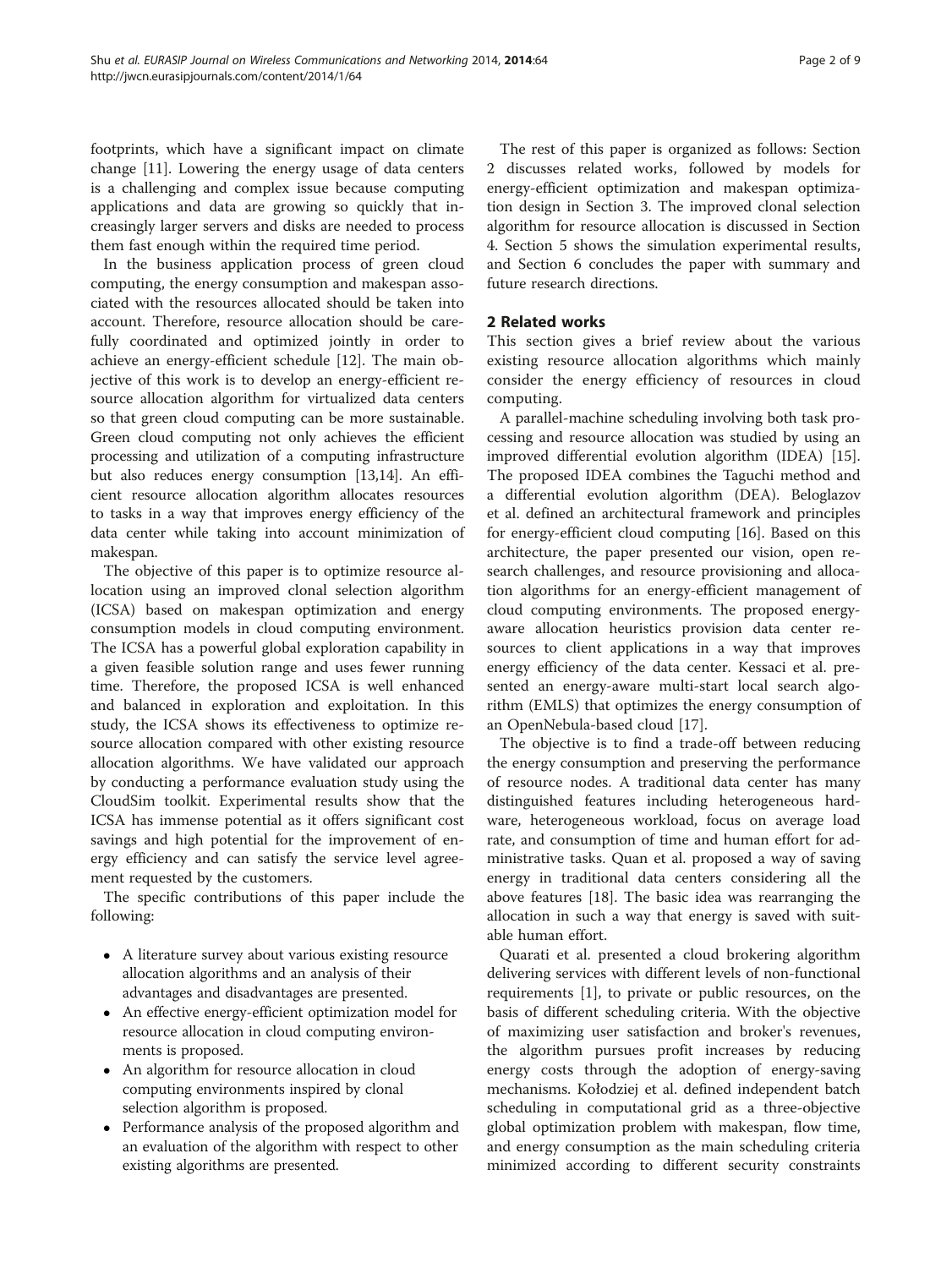<span id="page-2-0"></span>[[19\]](#page-8-0). The paper used the dynamic voltage scaling (DVS) methodology for reducing the cumulative energy utilized by the system resources. The effectiveness of these algorithms has been empirically justified in two different grid architectural scenarios in static and dynamic modes.

## 3 Resource allocation optimization models

To generalize the discussion, the assumption is that there is a set of tasks and each task has many subtasks with precedence constraints. Each subtask is allowed to be processed on any given available resource [\[20\]](#page-8-0). A cloud resource has a given level of capacity (e.g., CPU, memory, network, storage) [[21\]](#page-8-0). A subtask is processed on one resource at a time, and the given resources are available continuously.

In the process of resource allocation in a cloud computing environment, the application of ICSA to the general process is as follows:

Inputs: Let  $R = (R_1, R_2, ..., R_i, ..., R_m)$  be the set of m available resources which should process  $n$  independent tasks denoted by the set  $T = (T_1, T_2, ..., T_i, ..., T_n), i = 1$ ,  $2, ..., n, j = 1, 2, ..., m$ .

All the resources are unrelated and parallel, and each task  $T_i$  can be executed on any subset  $R_i \in R$  of available resources.

Outputs: The output is an effective and efficient resource allocation scheme, including scheduling tasks to appropriate resources and makespan.

Constraints: The execution time of each task on a resource depends on the actual situation, and the value cannot be fixed in advance [[22](#page-8-0)]. Each task must be completed without interruption once started, and resources cannot perform more than one subtask at a time.

Objectives: The main objective is to improve energy efficiency of the data center and minimize makespan so as to achieve an energy-efficient schedule.

Since many real-world design or decision making problems involve simultaneous optimization of multiple objectives [\[23\]](#page-8-0), we designed a resource allocation optimization model that will fully integrate the two factors of energy-efficient optimization and makespan optimization.

### 3.1 Energy-efficient optimization

In this section, we propose the energy-efficient optimization model based on the dynamic voltage and frequency scaling (DVFS) [[24\]](#page-8-0) that the capacitive power of a given resource node depends on the voltage supply and resource frequency. Dynamic power consumption is done by the node capacitance caused by charging and

discharging; its basic expressions can be defined as follows [[25,26](#page-8-0)]:

$$
P = \gamma \times \nu^2 \times f \tag{1}
$$

where  $\gamma = A \times C$ , A is the flip frequency that denotes the number of switches per clock cycle, C is the load capacitance,  $\nu$  is the supply voltage, and f is the frequency of the resource node.

**Definition 1** Assume that  $s^i$  represents the voltage supply class of resource  $r_i$ , and  $s^i$  has  $k$  DVS level; then the supply voltage and frequency relationship matrix of  $s<sup>i</sup>$  can be described as follows:

$$
V_i = [(\nu_1(i), f_1(i)); (\nu_2(i), f_2(i)); \dots; \nu_k(i), f_k(i))]^T
$$

where  $v_k(i)$  is the voltage supply for resource  $r_i$  at level k, k is the number of levels in the class  $s^i$ , and  $f_k(i)$  denotes the working frequency at the same level k,  $0 \le f_k$  $(i) \leq 1$ .

**Definition 2** Assume that  $s^i$  represents the voltage supply class of resource  $r_i$ , and  $CT(i, j)$  are the expected completion times for task  $T_i$  on resource  $r_i$ ; then the completion time for task  $T_i$  on resource  $r_i$  can be formulated as follows:

$$
CT'[i,j] = \left[\frac{1}{f_1(i)} \times CT(i,j), \frac{1}{f_2(i)} \times CT(i,j), \dots, \frac{1}{f_k(i)} \times CT(i,j)\right]
$$
\n(2)

**Definition 3** Assume that  $v_k(i)$  is a voltage supply value,  $f_k(i)$  is a corresponding working frequency, and  $CT(i, j)$  is the estimated completion time of task  $T_i$  on resource  $r_i$ ; then the energy utilized for completing task  $T_i$  on resource  $r_i$  at the DVFS level of k when the supply strategy is  $s^i$  can be defined as follows:

$$
E_{ijl} = \gamma \times f \times \left[ (\nu_k(i))_j \right]^2 \times CT(i,j)
$$
 (3)

where  $\gamma = A \times C$  is a intrinsic property for a given resource.

**Definition 4** Assume that  $Idle<sub>i</sub>$  denotes the idle time of resource  $r_i$ ,  $L(j)$  denotes a set of DVFS levels used for the tasks assigned to resource  $r_i$ ; then the cumulative energy utilized by the resource  $r_i$  for the completion of all tasks assigned to the resource can be defined as follows:

$$
E_i = \gamma \times f \times \left\{ \sum_{j \in T(i), k \in L(j)} ([(\nu_k(i))_j] 2 \times CT(i,j)) + \nu_{\min}(i) \times f_{\min}(i) \times \text{Idle}_i + \lambda \right\}
$$
(4)

where  $v_{\text{min}}(i)$  and  $f_{\text{min}}(i)$  represent the voltage and frequency when resources  $r_i$  transition to sleep mode in the idle time, respectively, and  $\lambda$  is the load factor of resources  $r_i$ .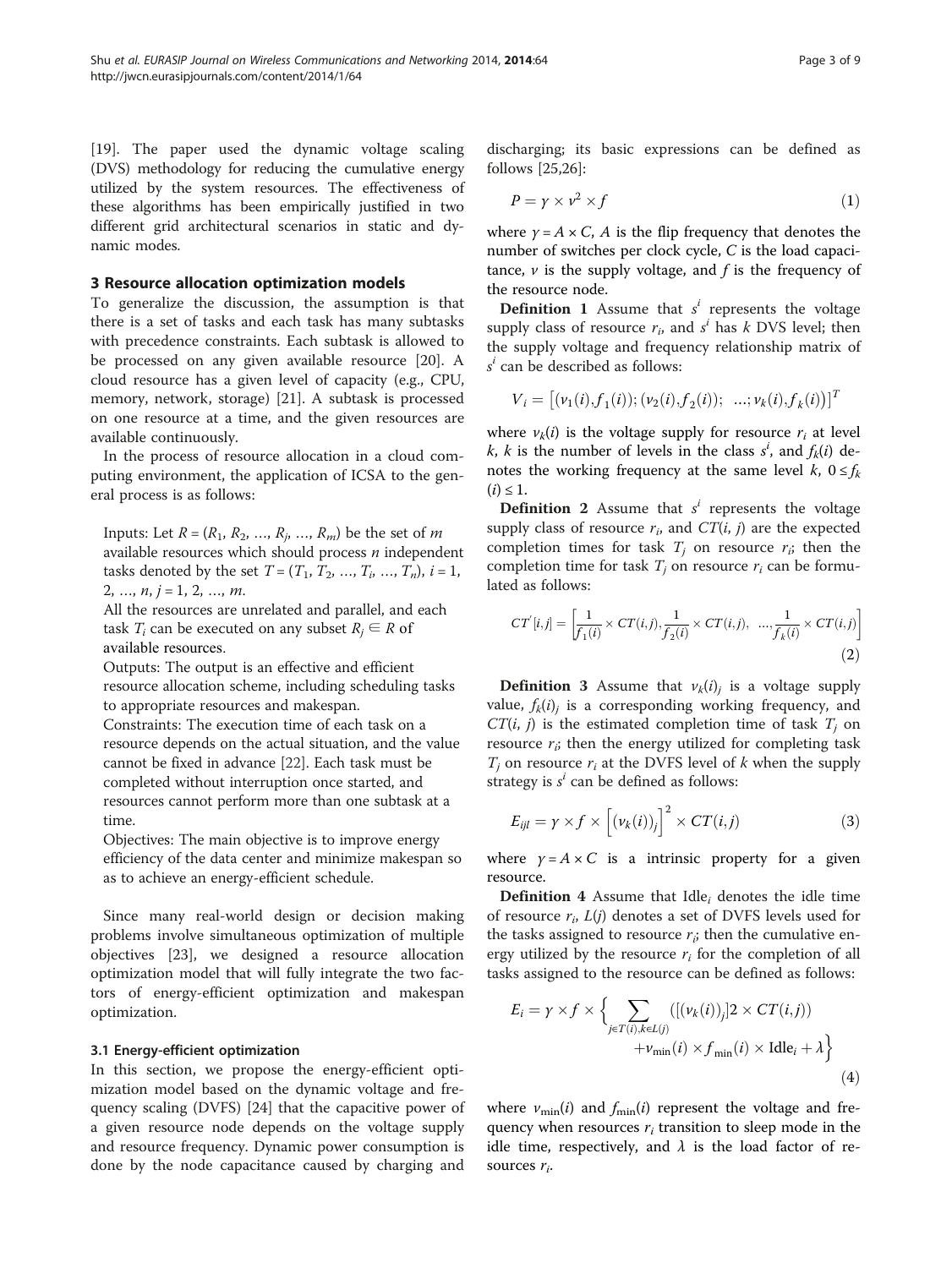#### <span id="page-3-0"></span>3.2 Makespan optimization

The makespan is the overall task completion time, which is the time difference between the start and end of a sequence of tasks on a resource [[27](#page-8-0)]. Cloud computing deals with assigning computational tasks on a dynamic resource pool according to different requirements from a user request. The proposed makespan is the time that comprises overall task completion on resources including receiving, processing, and waiting time.

We denote the completion time of task  $T_i$  on resource  $R_i$  as  $C_{ij}$ . The main purpose is to reduce the makespan that can be denoted as Ms. Then, the Ms can be defined as follows:

$$
Ms = \max\{C_{ij}|T_i \in T, i = 1, 2, ..., n, \text{ and } R_j \in R, \quad j = 1, 2, ..., m\}
$$
\n(5)

The proposed algorithm chooses the resources based on the least makespan.

#### 3.3 Multi-objective optimization model

In this section, we combine energy-efficient optimization and makespan optimization and propose a multiobjective optimization model for resource allocation in green cloud computing.

$$
\begin{cases}\nE_i = \gamma \times f \times \left\{ \sum_{j \in T(i), k \in L(j)} \left( [(v_k(i))_j] 2 \times CT(i,j)) + v_{\min}(i) \right. \\
\times f_{\min}(i) \times \text{Idle}_i + \lambda \right\} \\
\text{Ms} = \max \{ C_{ij} | T_i \in T, i = 1, 2, ..., n, R_j \in R, j = 1, 2, ..., m \} \\
\min_{\text{minMs}} E_i\n\end{cases}
$$

 $(6)$ 

## 4 Improved clonal selection algorithm

Artificial immune systems (AIS) are computation tools that emulate processes and mechanisms of the biological immune system. The immune system is one of the most important biological mechanisms humans possess since our life depends on it [[28](#page-8-0)]. The clonal selection theory has become a widely accepted model for how the immune system responds to infection and how certain types of B and T lymphocytes are selected for the destruction of specific antigens invading the body. Clonal selection algorithm (CSA) is a special class of immune algorithms which are inspired by the clonal selection theory to produce effective methods for search and optimization [\[29](#page-8-0)]. CSA was first proposed by de Castro and Von Zuben [\[30](#page-8-0)] and was later enhanced and named as CLONALG [[31\]](#page-8-0). CSA is not only an adaptive parallel algorithm based on the clonal selection theory but also represents an intelligent exploitation of a heuristic search in a vast feasible solution space.

Once a new request for resource arrives, the system will run the ICSA to adjust the overall allocation of the resources. Before finding the best solution with the ICSA, we first change the mapping relationships between resources and tasks into a binary code as a set of initial population  $X(0)$ . An individual  $X_i^G$  is denoted as  $X_i^G = \left(x_{i1}^G, x_{i2}^G, ..., x_{ip}^G\right)$ , where G denotes the current generation,  $i = 1, 2, ..., s$ , and s denotes the population size.

Each individual (antibody) means that a candidate solution is represented by a binary string of bits. The length of the bit string is suitably selected by the user to obtain a reasonable solution for the problem. Each gene in the chromosome is either 0 or 1. Once the initial population is generated, the affinity value of each individual is evaluated and stored for further operation. The ICSA is applied in resource allocation to deal with the optimization problem, and the affinity function is designed in accordance with energy efficiency and makespan. The affinity function can be defined as follows:

$$
aff(x) = e^{\min E_i + \min Ms} \tag{7}
$$

We summarize the ICSA for resource allocation as follows: The clonal operator is an antibody random map induced by the affinity. In the biological immune system, cloning means that a group of identical cells is generated from a single common ancestor and only antibodies with high affinity will be cloned to attack the pathogens. The antibodies are evaluated over an affinity function and sorted in decreasing order of affinity. Firstly, the affinity of each antibody is evaluated, and the ones with higher affinity are selected for the next generation. Then the selected antibodies proliferate into certain copies, and the copied and original ones are replicated in the current population. Afterwards, the antibodies in the population will implement mutation operation. The ICSA applies a novel mutation operation to generate a mutant individual  $X_i^G$ . Figure 1 shows the mutation operation. Finally, the worst antibodies in the antibody colony are replaced by the best antibodies  $X_{\text{best}}^G$  from the clonal library.

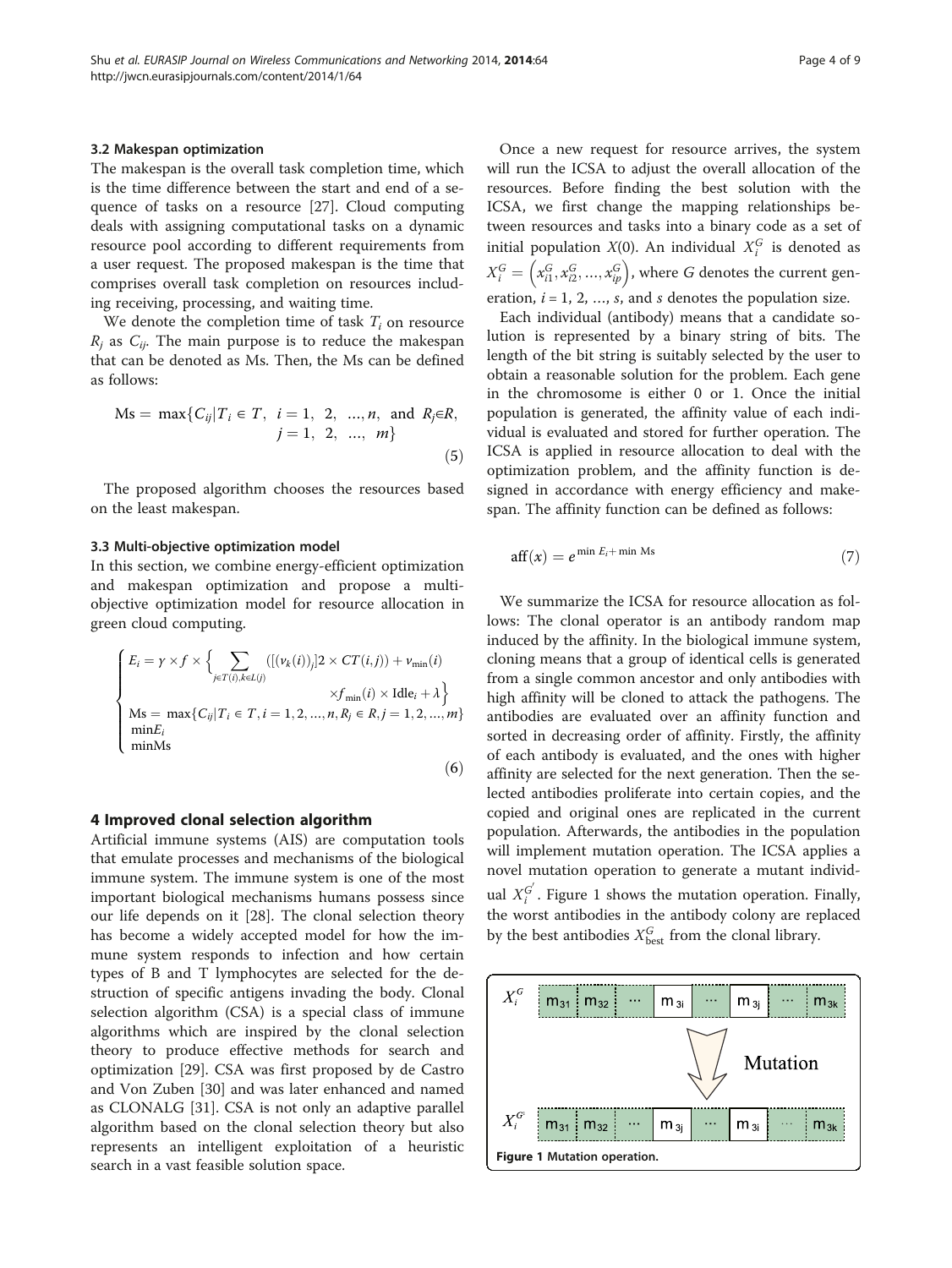<span id="page-4-0"></span>A simplified version of the proposed algorithm can be described as follows:

Algorithm 1: Improved Clonal Selection Algorithm (ICSA)

**Input:** population size S, mutation probabilities  $P_m$ , maximum generation  $G_m$ ,  $k = 0$ 

## **Begin**

- 1. Randomly generate an antibody population  $A(0)$
- 2. Calculate the affinity of initial population  $A(k)$
- 3. Choose half of the antibodies with greater affinity as the population  $A_i(k)$
- 4. Clone each individual in  $A<sub>l</sub>(k)$  to generate the population  $B(k)$ , and the clonal number is proportional to their affinity
- 5. Perform mutation from the population  $A<sub>1</sub>(k)$  to form the population  $C(k)$
- 6. Evaluate individual affinity after mutation. If the affinity of individual after mutation is larger than the old one, and then substitute the old one with it
- 7. Perform selection operation from the population  $C(k)$ , and obtain the next generation

population  $A(k+1)=B(k)\cup C(k)$ ,  $k=k+1$ 

8. Repeat steps 2-4 until stopping criterion ( $k > G_m$ ) is met.

## End

Output: the individual with minimal objective-function value

## 5 Simulation experiment

In this section, we analyze the performance of our algorithm based on the experimental results. In order to make it easier to test the algorithms, CloudSim [[32](#page-8-0)] has been adopted in this work as an effective cloud computing simulation platform. Six physical machines have 8 GB RAM and 2 TB storage, and each machine has four CPUs that have a capacity power of 10,000 MIPS. A data center with 16 DVS-enabled processors was used. For testing the effectiveness and superiority of the ICSA algorithm for resource allocation in cloud computing, the same conditions were used to compare with other existing resource allocation approaches such as the IDEA [[15\]](#page-8-0), EMLS [[17](#page-8-0)], and DVS [[19\]](#page-8-0).

This paper sets three scenes for the simulation experiment. Firstly, we compare the response time of the four resource allocation algorithms in Figure [2.](#page-5-0) The Yaxis represents response time, and the X-axis denotes generations and number of tasks, respectively. Secondly, we compare the makespan of the four resource allocation algorithms in Figure [3](#page-6-0). The Y-axis represents makespan, and the X-axis denotes generations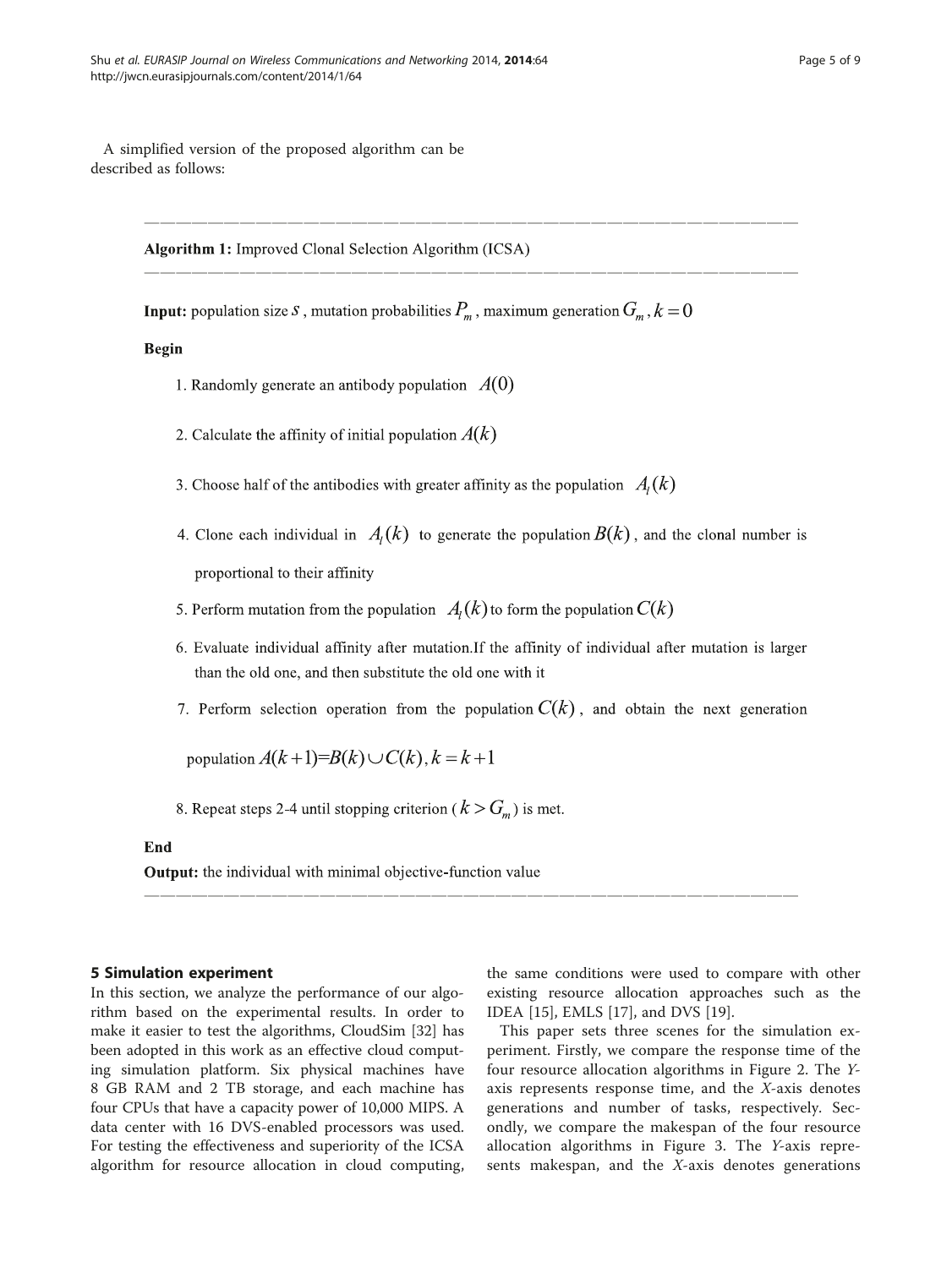<span id="page-5-0"></span>

and number of tasks, respectively. Finally, we compare the energy consumption of the four resource allocation algorithms in Figure [4.](#page-7-0) In Figure [4a](#page-7-0), the Y-axis shows energy consumption, and the X-axis denotes lower utilization threshold. In Figure [4b](#page-7-0), the Y-axis represents energy consumption, and the X-axis denotes scheduling cycle. In Figure [4](#page-7-0)c, the Y-axis represents monthly energy consumption, and the X-axis denotes daily request arrival. The number of tasks is denoted by  $n$ .

Response time is the amount of time taken between submission of a request and the first response that is produced [[33,34\]](#page-8-0). As shown in Figure 2, our proposed ICSA has the best response time performance compared to the other three algorithms. DVS and EMLS have relatively close response times, and the response time of IDEA increases significantly when the number of tasks increases in cloud computing environments. When the number of tasks is 200, the response time of ICGA is relatively minimal and its minimum value is close to 26.1 s. When the number of tasks is 400, the response time of ICGA is the smallest in most cases and its minimum value is close to 35.2 s. When the number of tasks is 500, the response time of ICGA is relatively minimal and its minimum value is close to 40.8 s. It is evident that ICSA is more efficient compared with the other three algorithms.

It is clearly evident from Figure [3](#page-6-0) that our proposed ICSA has better performance in terms of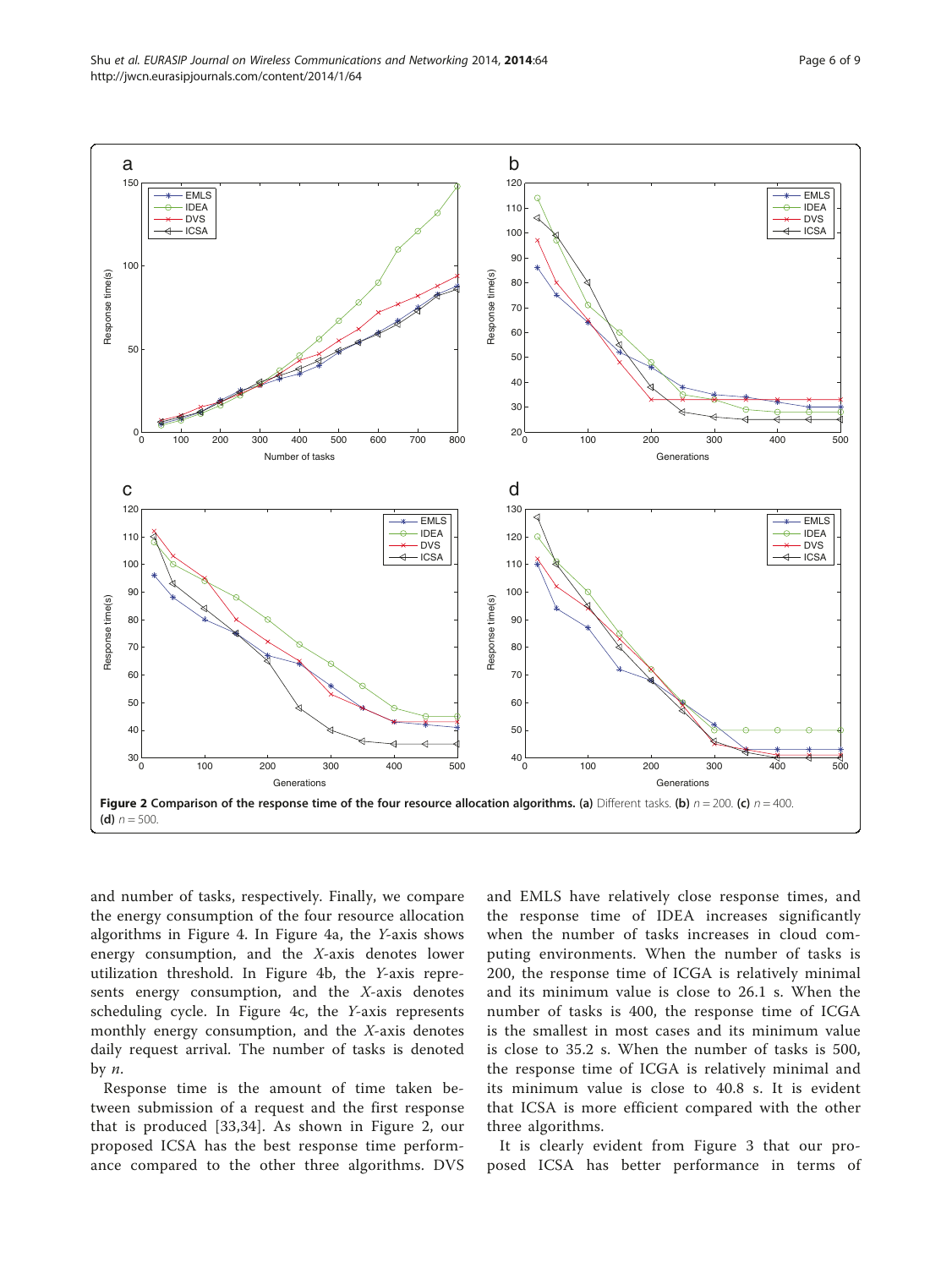<span id="page-6-0"></span>

makespan compared to the other three algorithms. When the number of tasks in cloud computing environments is higher, the difference in makespan becomes more apparent. When the number of tasks is 200, the makespans of EMLS, IDEA, DVS, and ICSA are 365.8, 307.2, 354.6, and 291.3 s, respectively. When the number of tasks is 400, the makespans of EMLS, IDEA, DVS, and ICSA are 595.2, 577.6, 594.9, and 511.8 s, respectively. When the number of tasks is 500, the makespans of EMLS, IDEA, DVS, and ICSA are 874.8, 782.4, 890.1, and 732.3 s, respectively. Obviously, with the help of the ICSA approach, task execution time is minimal in the resource allocation process. It can be observed that ICSA can obtain the optimal solution accurately. Thus, we can decrease the computation complexity of traditional resource allocation algorithms and increase the overall performance.

Energy efficiency is one of the key technologies of resource allocation in cloud computing [\[35,36](#page-8-0)]. When the lower utilization threshold increases, the energy consumption of the system is also rapidly reduced. The statistical analysis of the monthly energy consumption comparison of the four algorithms is illustrated in Figure [4](#page-7-0)c. It can be observed that there is a significant difference among the four resource allocation algorithms, and our proposed ICSA consumes the least energy in most cases.

Through the above experimental results, it can be observed that ICSA can effectively meet the requirements of resource and can save much more time compared to the other approaches. The ICSA is well enhanced and balanced on exploration and exploitation and has better stability and scalability. Thus, the ICSA shows its effectiveness to improve energy efficiency of the data center and decrease makespan.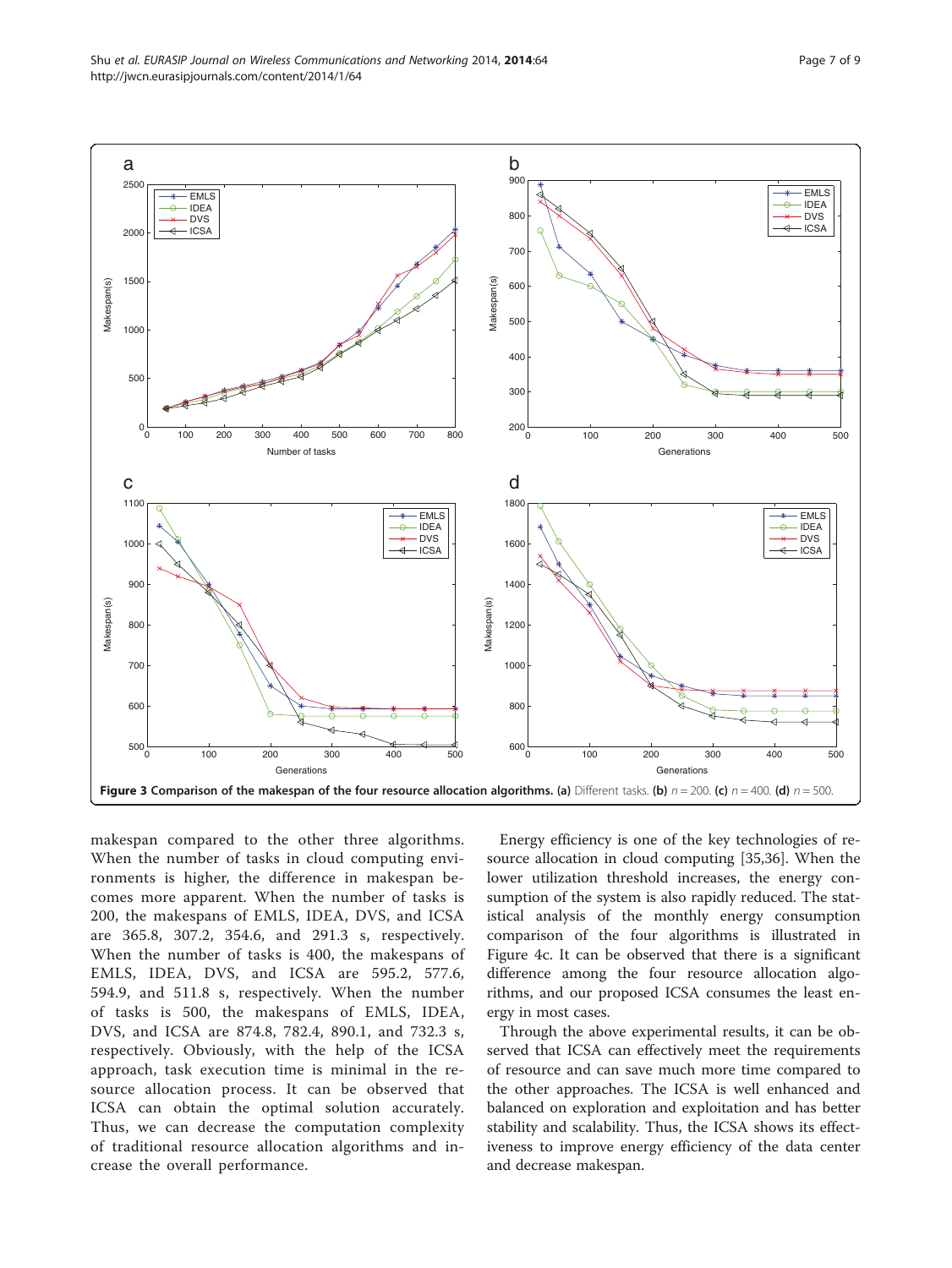<span id="page-7-0"></span>

## 6 Conclusions

Cloud computing, a pool of virtualized computer resources, is a new concept [[37\]](#page-8-0). Green cloud computing is the future development trend and main research object. Reducing energy consumption is an increasingly important issue in cloud computing, more specifically when dealing with a large-scale cloud. In this paper, we propose an improved clonal selection algorithm based on time cost and energy consumption models in cloud computing environment. The experimental results show that our approach has immense potential as it offers significant improvement in average execution time, demonstrates high potential in improving energy efficiency of the data center, and can effectively meet the service level

agreement requested by the users. In the future, we will improve the proposed algorithm by considering other operators and computational complexity to make further works more practical in green cloud computing.

#### Competing interests

The authors declare that they have no competing interests.

#### Acknowledgements

This project was supported by the Special Fund for Basic Scientific Research of Central Colleges, South-Central University for Nationalities (grant no. CZY14007), the Hubei Key Laboratory of Intelligent Wire1ess Communications (grant no. IWC2012007), and the National Natural Science Foundation of China (grant no. 61272497). We also wish to thank the anonymous reviewers who helped improve the quality of the paper.